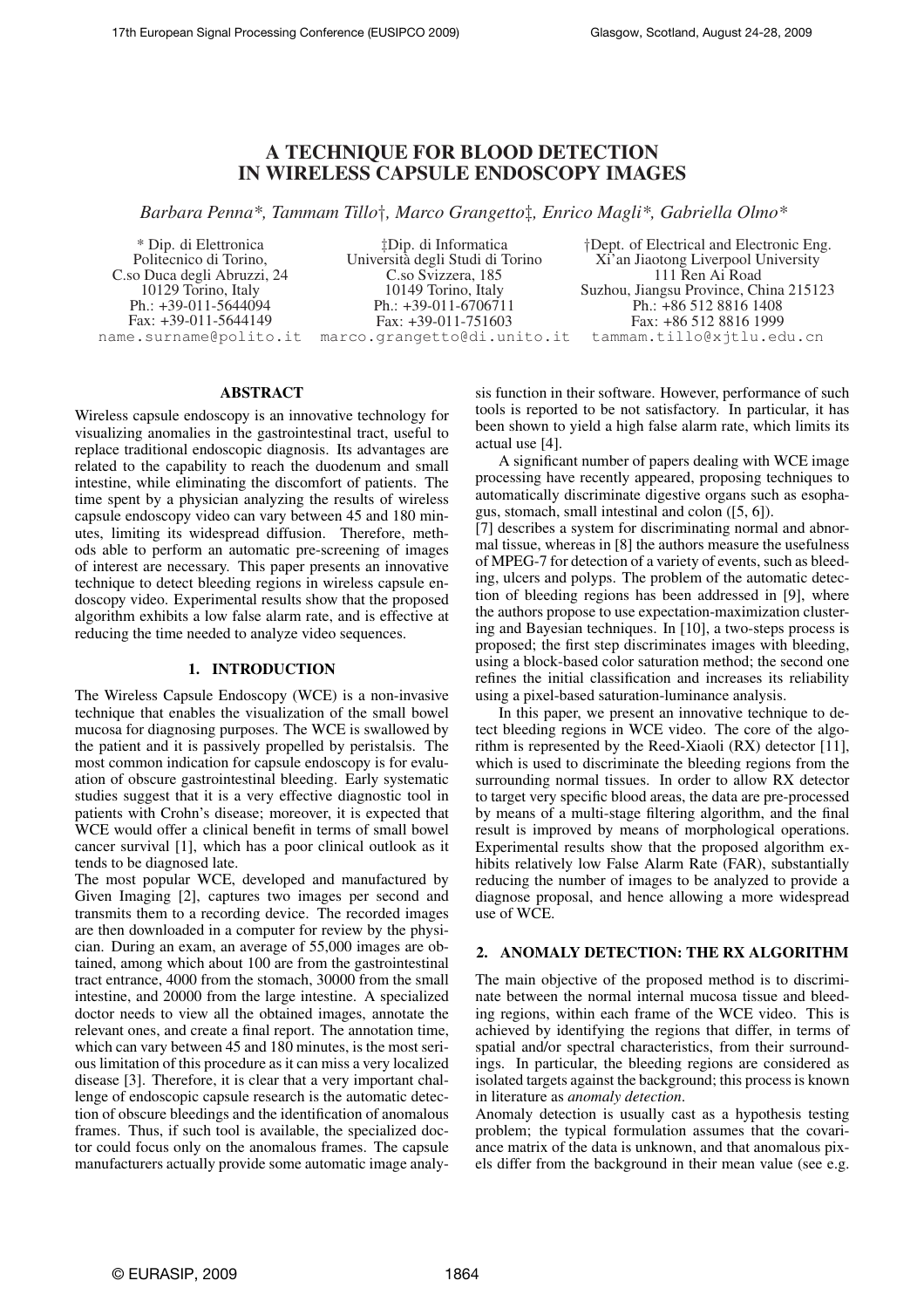

Figure 1: Block diagram of the multi-stage proposed algorithm.

[12] and [13]). Denoting as  $x_i = [r_i, g_i, b_i], i = 1, ..., N$ , the RGB color representation of each pixel of WCE image, and  $\mathbf{M} = [\mu_r, \mu_g, \mu_b]$  its expected value, the covariance matrix can be estimated as:

$$
\widehat{C} = \frac{1}{N} \sum_{i=1}^{N} (\mathbf{x_i} - \mathbf{M})(\mathbf{x_i} - \mathbf{M})^T
$$
 (1)

where *N* is the total number of pixels on which the RX algorithm is evaluated. The covariance matrix  $\hat{C}$  is computed assuming that the color spectral vectors  $x_i$  are observations of the same random process. This is reasonable for the background pixels, but much less so for the anomalous ones. Since the anomalous pixels are typically very few, errors in these pixels hardly affect the anomaly detection performance. The generalized likelihood ratio test for declaring an anomalous pixel can be expressed in terms of the comparison with a detection threshold  $\eta_1$ :

$$
\delta_{RX}(\mathbf{x_i}) = (\mathbf{x_i} - \mathbf{M})^T \hat{C}^{-1} (\mathbf{x_i} - \mathbf{M}) > \eta_1
$$
 (2)

It is interesting to notice that the RX equation in (2) performs a sort of matched filtering [14] specified by:

$$
M_d(\mathbf{x_i}) = kd^T \mathbf{x_i} > \eta_2
$$
 (3)

where *d* is the matched signal and *k* is a constant.

In general it is assumed that the background is a stationary process. However, the high non-stationarity of the WCE data, due to the presence of mucosa edges, air bubbles as well as organic residuals, makes this assumption questionable. Therefore, in the proposed method we apply a preprocessing stage that prepares the data for anomaly detection, and then run the RX algorithm.

# 3. THE MULTI-STAGE BLOOD DETECTION **METHOD**

The proposed multi-stage method is depicted in Fig. 1.

# 3.1 Dark pixels removal and red color pixels detection

The first stage of the proposed method (3.1 in Fig. 1) aims at discriminating image regions that could contain bleeding from those that certainly do not. This is achieved by excluding those regions that do not carry useful information for bleeding detection, i.e. the dark regions and intestinal fluids. These latter appear as yellowish to brownish semi-opaque turbid liquids often containing air bubbles as well as organic residuals. This stage is composed of two different operating blocks: *dark color pixel removal* and *red color pixels detection*. On each frame of the original WCE video, a dark pixel detector is used to remove pixels close to black color. Then, the red regions, which can represents either a normal or a bleeding tissue under various lighting conditions, are identified. In fact, the gastrointestinal images present high red hue values, except when the capsule reaches the colon, where the dominant colors become orange to yellow-green due to the presence of faecal remains.

The Hue, Saturation and Value (HSV) color space, which resembles the human vision color perception, is well suited for the processing steps described above. HSV space appears as a cone and the color set of interest for blood detection can be represented by HSV color range that spans the red hue range *h*, with saturation levels *s* that exclude the light red depending on their value *v*. In our simulation, we have experimentally selected  $h \in [0^{\circ}, 40^{\circ}] \cup [320^{\circ}, 360^{\circ}]$ ;s [0.35,  $1.0$ ];  $v \in [0.25, 1.0]$ . On the other hand, the dark pixel mask excludes the pixel with  $v \in [0, 0.15]$ .

In Fig. 2 it is possible to see the original frame (a) the dark pixel removal effect (b) and the final result of this stage (c). This latter image will be passed to the following stage for further processing.

#### 3.2 Edge masking: the Mumford-Shah functional

Since edges represent a small portion of the whole information, and their characteristics are different from those of the background pixels, they are likely to be marked as anomalous by the RX procedure. In order to mitigate the effect of edges on the anomaly detection, we apply an edge masking process to the WCE frame processed as described in section 3.1, so as to obtain a homogenous data set that can be efficiently processed by the RX algorithm. In particular, we use an adaptive version of the Mumford-Shah (MS) functional [15].

The advantages of MS is that it allows for joint denoising and edge detection, yielding superior performance with respect to classical separated processing, and avoiding the problem of edge blurring due to filtering. Given an image, its regularized approximation and the set of discontinuities, representing edges, are obtained as the results of the MS functional minimization problem.

The edge mask is obtained applying the MS technique using as input the image elaborated in the previous stage (Fig. 2(c)). Such mask is applied on the same image, and the resulting image with removed edges is shown in Fig. 2(d). This image will be passed to the following stage for the final processing.

#### 3.3 Blood detection

At this point, two different steps are applied independently and their outcomes are combined in order to improve the reliability of the final result.

In the first step, the *blood red color detection* stage extracts the blood red pixels exploiting the HSV color space. A bleeding region in a WCE image is characterized by the presence of a vividly red region or a dark red region. However, the red of the not bleeding region is characterized by a lower color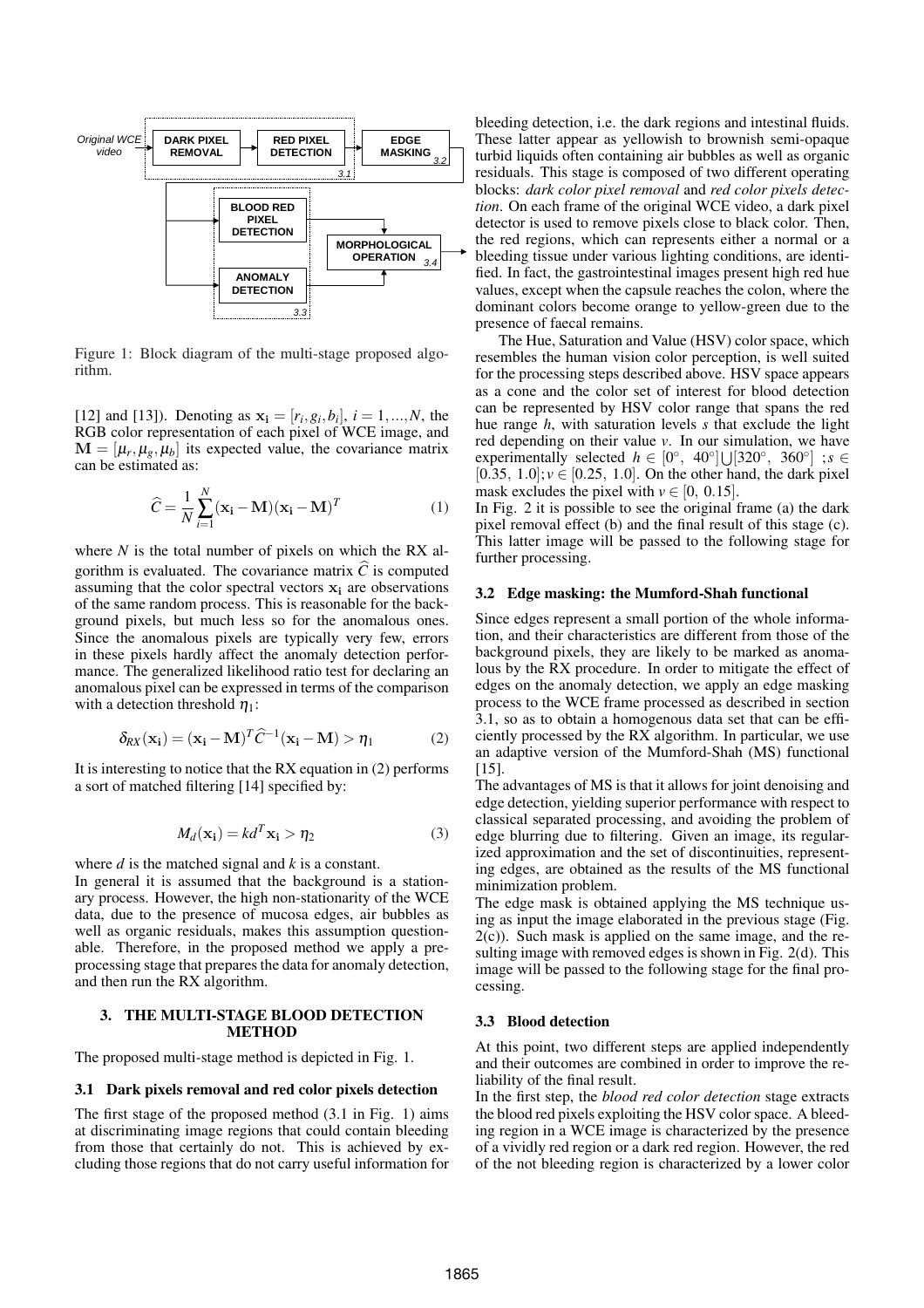

Figure 2: a) Original frame; b) Dark pixels removal result; c) Red color detection result; d) Edge masking result; e) Blood color detection result; f) RX anomaly detection result.

saturation than the bleeding area. Therefore, the detection of the bleeding region can be achieved by the detection of blood red saturated areas. In particular, pixels with HSV coordinates  $(h, s, v)$  given in (4) are marked as blood, leading to the detection of the regions shown in Fig. 2(e).

In the second step, the *RX detection algorithm* is applied, yielding to the identification of the anomalous pixels present in the preprocessed image. The result, shown in Fig. 2(f), is obtained combining the masks deriving from equations (2) and (3) respectively, where *d* is the spectral signature of blood in RGB color space  $([102, 0, 0]$  selected as in [16]).

The RX step may identify some spurious and isolated pixels as anomalous. By combining the blood red color detection with the anomaly detection results, we obtain a masking of non-bleeding areas belonging to residual anomaly areas that have not been removed by the previous stages.

# 3.4 Morphological operations

Finally, it is worth taking into account that bleeding areas do not appear as small and isolated areas; therefore, it is useful to remove isolated anomalous pixels [9]. To this end, the morphological erosion operation is employed. In particular, a square flat structuring element with 25 pixels area is used to discard the anomalous areas with less than 25 pixels. Fig. 3 shows the final output of the proposed blood detection technique on a given frame.



Figure 3: Final blood detection.

# 4. EXPERIMENTAL RESULTS

In order to evaluate the effectiveness of the proposed technique, we have carried out simulations on 11 sequences, 8 of which refer to pathological cases with different bleeding patterns and 3 referring to normal subjects. Sequences have been downloaded from *PillCam capsule endoscopy images Atlas* [17] and each sequence consists of 101 frames of size  $256 \times 256$  pixels.

The results obtained with the unsupervised classification, based on the proposed method, have been compared with those yielded by manual annotation, using the False Alarm Rate (FAR) and Missed Detection Rate (MDR):

$$
MDR = \frac{FN}{TP + TN + FP + FN}
$$

$$
FAR = \frac{FP}{TP + TN + FP + FN}
$$

where *T P*, *T N*, *FP*, and *FN* represent the number of true positives, true negatives, false positives, and false negatives among all the frames respectively.

For completeness, we used also the typical measures which are widely used in the medical community to describe a diagnostic test, i.e. the *sensitivity* (SE) and *specificity* (SP) metrics [4]:

$$
SE = \frac{TP}{TP + FN}
$$

$$
SP = \frac{TN}{TN + FP}
$$

Notice that the sensitivity represents the probability of detection (PoD).

The proposed blood detection algorithm is carried out using different value of RX detection threshold  $\eta_1$ , and empirically setting  $\eta_2$  to one half of the maximum value of  $M_d(\mathbf{x_i})$  expressed in (3). We have selected  $\eta_1$  so as to obtain a value of FAR on average lower than 10%, and an MDR close to 0%, as shown in Fig. 4.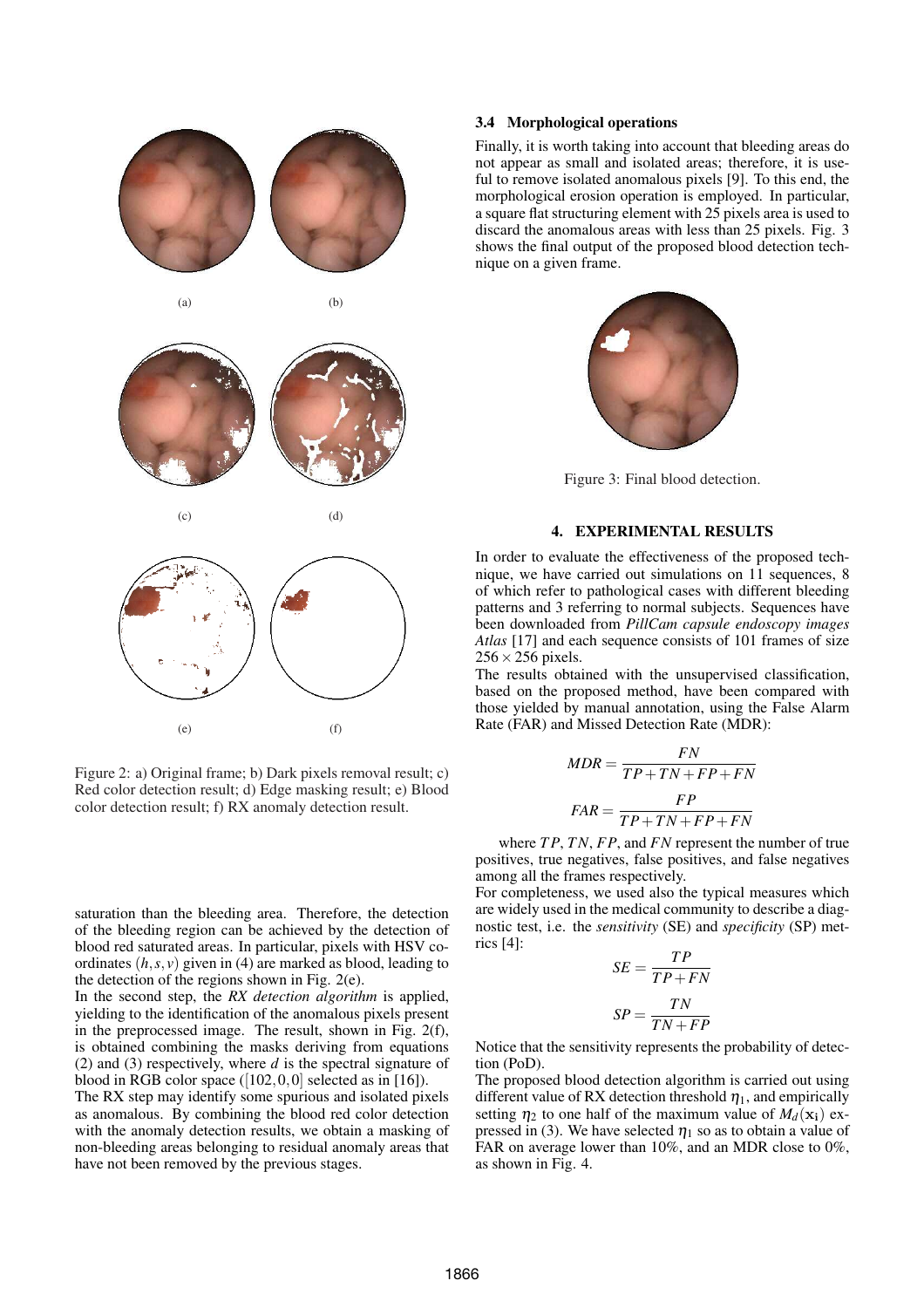

Figure 4: Average FAR and MDR versus threshold  $\eta_1$ , evaluated applying the proposed method to all the selected videos.

Tab. 1 shows the performance of the proposed algorithm for all the selected videos; note that for video of normal subjects, in which there are no bleeding frames, SE and SP can not be evaluated. We can notice that the algorithm exhibits a satisfactory PoD (SE) and a FAR that is on average lower than 8%; this is very useful to reduce the time spent to examine the video sequence. Our experimental results show that the proposed method achieves on average 92% and 88% of sensitivity and specificity respectively.

It is important noticing that direct comparison with previously proposed methods is not possible due to the different data sets employed; however, the results of the proposed algorithm are comparable to those reported in [18].

Table 1: SE, SP, FAR and MDR of the proposed algorithm applied to 8 videos with different bleeding patterns (bleeding video) and 3 videos of normal subjects (normal video) (341 bleeding frames + 770 normal frames).

|                 | <b>SE</b> | SP   | <b>FAR</b> | <b>MDR</b>        |
|-----------------|-----------|------|------------|-------------------|
| bleeding video1 | 0.76      | 0.73 | 0.13       | 0.14              |
| bleeding video2 |           | 0.92 | 0.08       |                   |
| bleeding video3 | 0.67      | 0.89 | 0.099      | 0.02              |
| bleeding video4 | 0.93      | 0.93 | 0.03       | 0.04              |
| bleeding video5 | 0.94      | 0.82 | 0.02       | 0.05              |
| bleeding video6 | 0.82      | 0.97 | 0.03       | 0.02              |
| bleeding video7 |           | 0.57 | 0.09       |                   |
| bleeding video8 | 0.95      | 0.70 | 0.18       | 0.02              |
| normal video1   |           |      | 0.11       | $\mathbf{\Omega}$ |
| normal video2   |           |      | 0.11       | 0                 |
| normal video3   |           |      | 0.06       | $\Omega$          |
| average         | 0.92      | 0.88 | 0.08       | 0.03              |

# 5. CONCLUSIONS

This paper proposes an algorithm for automatic analysis of bleeding patterns in WCE images. In particular, it implements a blood detection algorithm based on color modeling, edge masking and RX detection. The core of the proposed algorithm is the RX detector, which is implemented on pre-processed images. The simulation results reveal that the algorithm is effective at achieving a satisfactory PoD along with a relatively low FAR. Therefore, it is expected to substantially reduce the number of images to be manually analyzed to provide a diagnose proposal, allowing a more widespread use of WCE. It is worth noticing that the used sequences are compressed, and as a consequence the obtained results can be impaired by the distortion introduced by compression. Future developments will include the algorithm validation on uncompressed data, and the exploitation of the correlation between adjacent frames in order to improve the performance of the RX detection stage.

# 6. ACKNOWLEDGMENT

The authors would like to thank Dr. M. Pennazio (Unit of Gastroenterology, Ospedale San Giovanni AS, Turin, Italy), for his valuable medical support.

This work was supported by the *Programma di Ricerca Sanitaria Finalizzata 2008-2009*, Regione Piemonte.

# **REFERENCES**

- [1] M. Coimbra, M. Mackiewicz, M. Fisher, C. Jamieson, J. Soares, and J.P. Silva Cunha, "Computer vision tools for capsule endoscopy exam analysis," in *Eurasip NewsLetter*, Mar. 2007, vol. 18/1, pp. 1-19.
- [2] Web page of Given Imaging, *http://www.givenimaging.com*.
- [3] E. Rondonotti, J. M. Herrerias, M. Pennazio, A. Caunedo, M. Mascarenhas-Saraiva, and R. de Franchis, "Complications, limitations, and failures of capsule endoscopy: a review of 733 cases," *Gastrointestinal Endoscopy, Elsevier*, vol. 62, pp. 712 – 716, Nov 2005.
- [4] C. Signorelli, F. Villa, E. Rondonotti, C. Abbiati, G. Beccari, and R. de Franchis, "Sensitivity and specificity of the suspected blood identification system in video capsule enteroscopy," in *Endoscopy*, 2005, vol. 37/12, pp. 1170 – 1173.
- [5] M. Coimbra, P. Campos, and J.P. Silva Cunha, "Topographic segmentation and transit time estimation for endoscopic capsule exams," in *Proc. of IEEE ICASSP 2006, Toulouse, France*, May 2006, vol. 2, pp. 1164 – 1167.
- [6] Lee Jeongkyu, Oh JungHwan, , Yuan Xiaohui, and Tang Shou-Jiang, "Automatic classification of digestive organs in wireless capsule endoscopy videos," in *SAC '07: Proceedings of the 2007 ACM symposium on Applied computing*, 2007, pp. 1041–1045.
- [7] N. Bourbakis, "Detecting abnormal patterns in wce images," in *5th IEEE Symposium on Bioinformatics and Bioengineering (BIBE05)*, 2005, pp. 232–238.